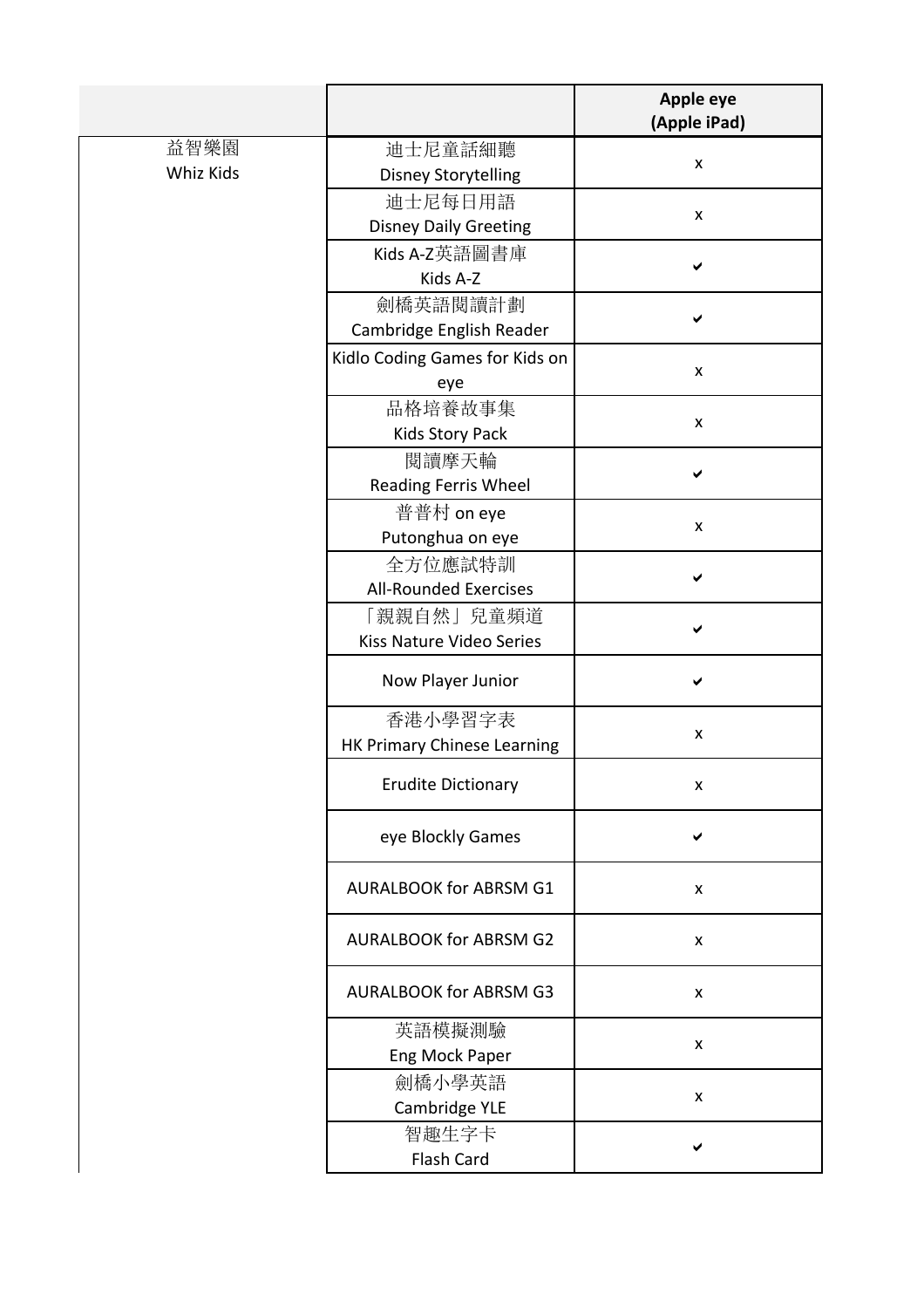|                      | Kids Learn to Read FREE                 | X                  |
|----------------------|-----------------------------------------|--------------------|
|                      | Kids ABC Phonics Lite                   | X                  |
|                      | Kids ABC Letters Lite                   | X                  |
|                      | <b>Happy Circus</b>                     | X                  |
|                      | 「錯別字」教室<br>Chinese Word Quiz            | X                  |
|                      | 成語農莊<br><b>Idiom Game</b>               |                    |
|                      | 每日一篇<br>A Passage A Day                 | $\pmb{\mathsf{x}}$ |
|                      | 世界童話故事集<br><b>World Fairy Tales</b>     | ✔                  |
|                      | IQ題 (幼稚園題)<br>IQ Quiz (Kindergarten)    |                    |
|                      | IQ題 (大學題)<br>IQ Quiz (Tertiary)         |                    |
| 生活百科<br>Infotainment | 流動投注服務<br><b>Mobile Betting Service</b> | X                  |
|                      | <b>Racing Touch</b>                     | X                  |
|                      | <b>HKJC TV</b>                          | X                  |
|                      | <b>Now 668 HD</b>                       | X                  |
|                      | 升學資訊平台<br>Schooland                     | ✔                  |
|                      | eye升小提示<br>P1 Application Alert on eye  | ✔                  |
|                      | 「野Guide」 Hiking Guide                   | X                  |
|                      | Google Expeditions                      | $\pmb{\mathsf{X}}$ |
|                      | Google 地球<br>Google Earth               | X                  |
|                      | Google 街景服務<br>Google Street View       | $\pmb{\mathsf{X}}$ |
|                      | Google 翻譯<br>Google Earth               | X                  |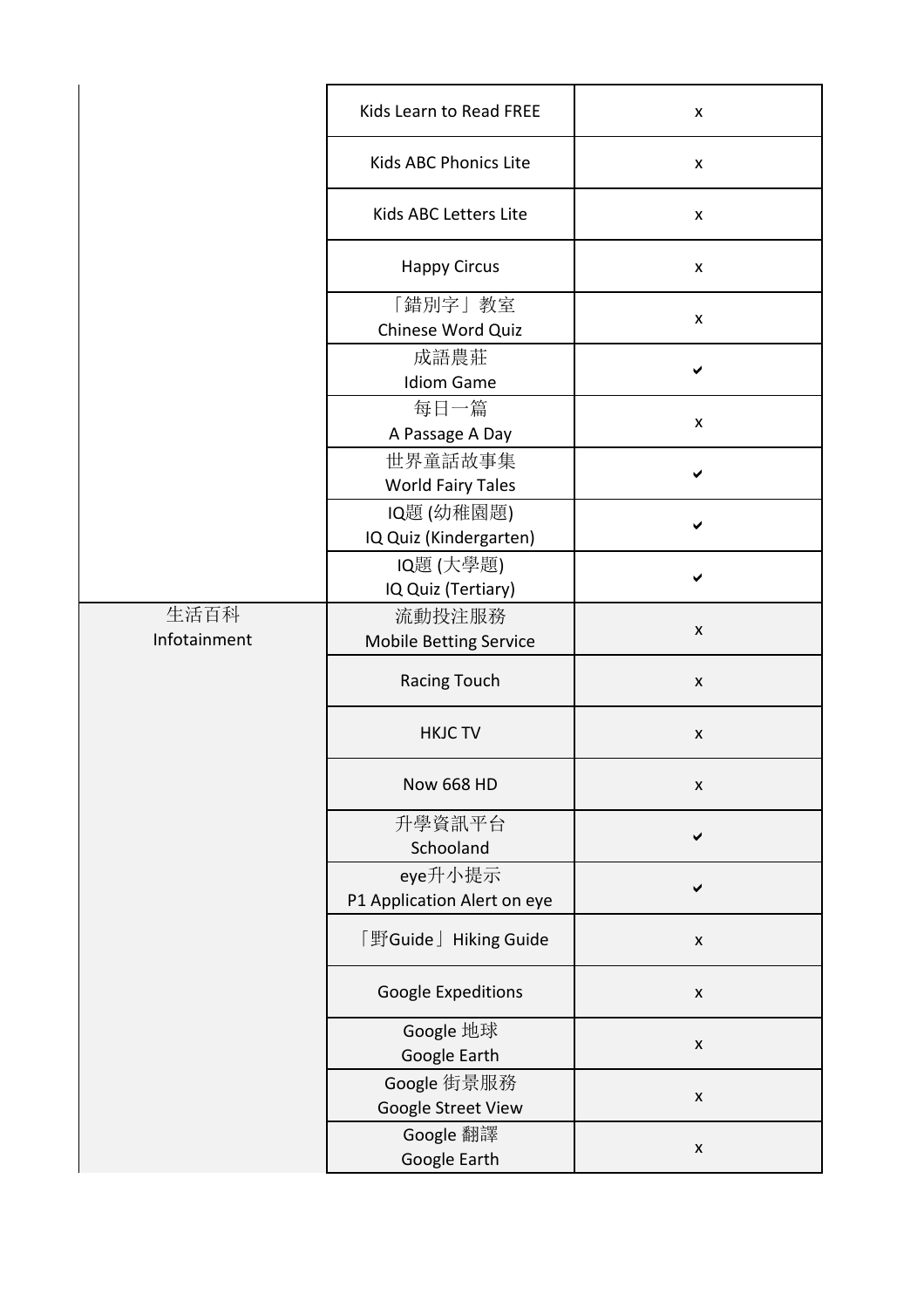| <b>Get Set Parents</b>            |   |
|-----------------------------------|---|
| 親子日報<br><b>Baby News</b>          |   |
| 親子雜誌<br><b>Baby Magazines</b>     |   |
| 杏林在線<br><b>Medicine Online</b>    |   |
| 星級診症室<br><b>Star Medical</b>      |   |
| 醫德網<br>eDR                        | X |
| newlife 330                       | X |
| <b>PCM</b>                        |   |
| 東周刊<br><b>East Week</b>           | x |
| Timable                           | x |
| <b>RTHK Mine</b>                  | X |
| <b>RTHK Screen</b>                | x |
| 《歲月. 港台》<br><b>RTHK Memory</b>    | x |
| 葡萄酒入門<br>Wine                     |   |
| 28Hse 香港屋網<br>28 HSE              | X |
| 的士哥<br><b>Taxi Call</b>           | x |
| Go Go Van                         | X |
| 流動巴士版圖<br>Mobile BusInfo (no LBS) | x |
| 香港小巴<br>Mini Bus                  | x |
| 香港航班資訊<br>HK Flight Info          | x |
| 單位換算<br>Unit Converter            | X |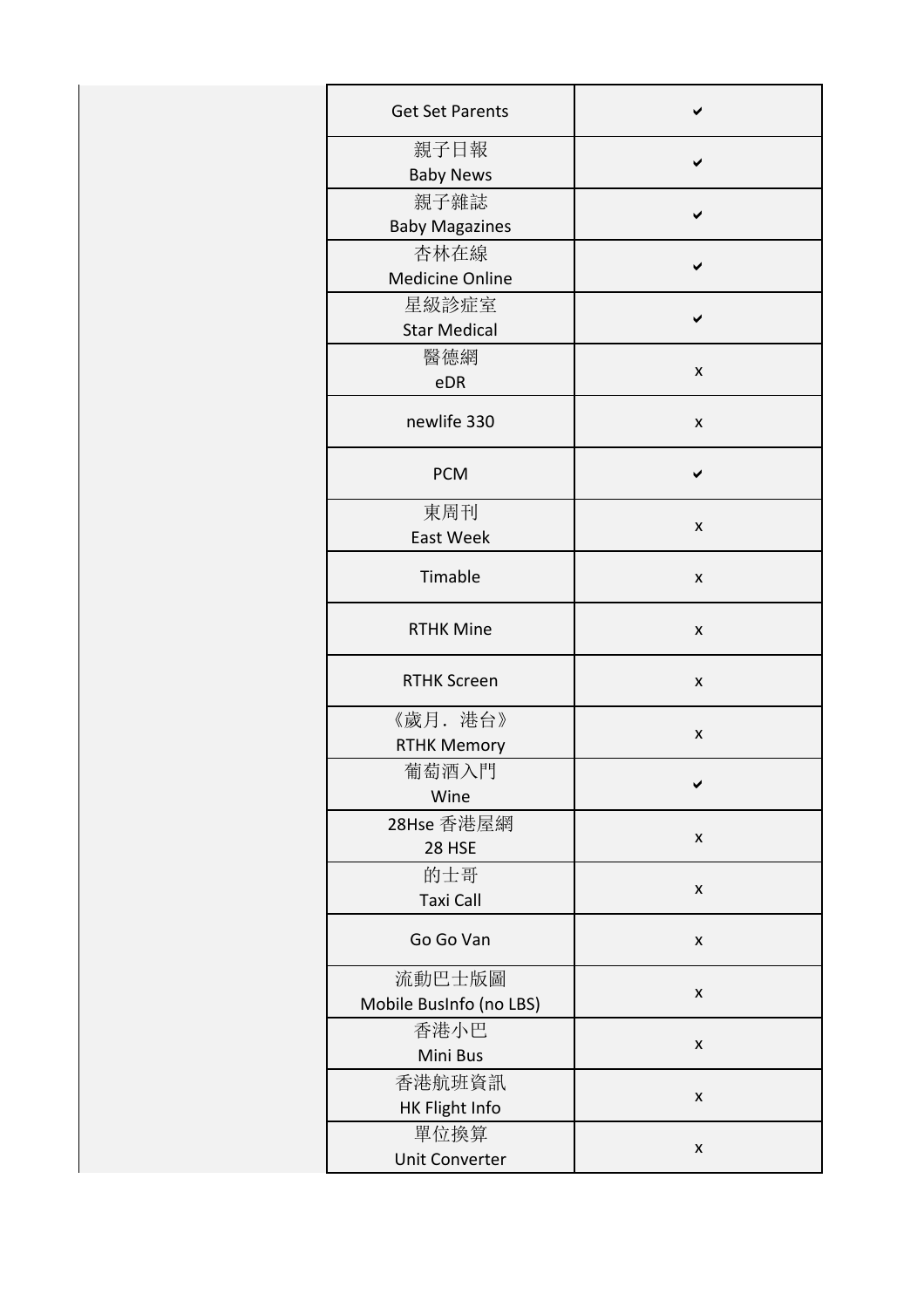|                                   | 中國農曆<br>LunarCal                             | $\pmb{\mathsf{X}}$ |
|-----------------------------------|----------------------------------------------|--------------------|
|                                   | Mosquito Killer                              | $\pmb{\mathsf{X}}$ |
| 新聞及財經<br><b>News and Finances</b> | 天氣<br>Weather                                | ✔                  |
|                                   | 蘋果動新聞<br><b>Apple Animation News</b>         | $\pmb{\mathsf{X}}$ |
|                                   | Now新聞<br><b>Now News</b>                     | ✔                  |
|                                   | 星島日報<br>Sing Tao Daily                       | $\pmb{\mathsf{x}}$ |
|                                   | 東網-東方日報<br>on.cc                             | $\pmb{\mathsf{X}}$ |
|                                   | 經濟通強化版TQ<br>etNet Pro                        | $\pmb{\mathsf{X}}$ |
|                                   | 香港電台隨身版<br>RTHK On The Go                    | $\pmb{\mathsf{X}}$ |
|                                   | D100                                         | X                  |
|                                   | <b>HK01</b>                                  | $\pmb{\mathsf{X}}$ |
|                                   | <b>AASTOCKS Market+</b>                      | $\pmb{\mathsf{X}}$ |
|                                   | am730                                        | X                  |
|                                   | 頭條日報<br>Headline                             | $\pmb{\mathsf{X}}$ |
|                                   | FWD富衛<br><b>FWD</b>                          |                    |
| 美食天地<br>Recipes                   | eye日日好煮意<br>eye Recipe Search                | ✔                  |
|                                   | 家樂牌-今晚食乜餸<br>Knorr - What's for Dinner       | ✔                  |
|                                   | Cooking Man 食譜<br><b>Cooking Man Recipes</b> |                    |
|                                   | Green<br>Monday賽馬會綠在家中食譜                     |                    |
|                                   | 尹嘉蔚素食整色整水廚房<br>Kris Wan Vegcolours Home      |                    |
|                                   | 黃淑儀入廚樂<br>Gigi Cooking                       |                    |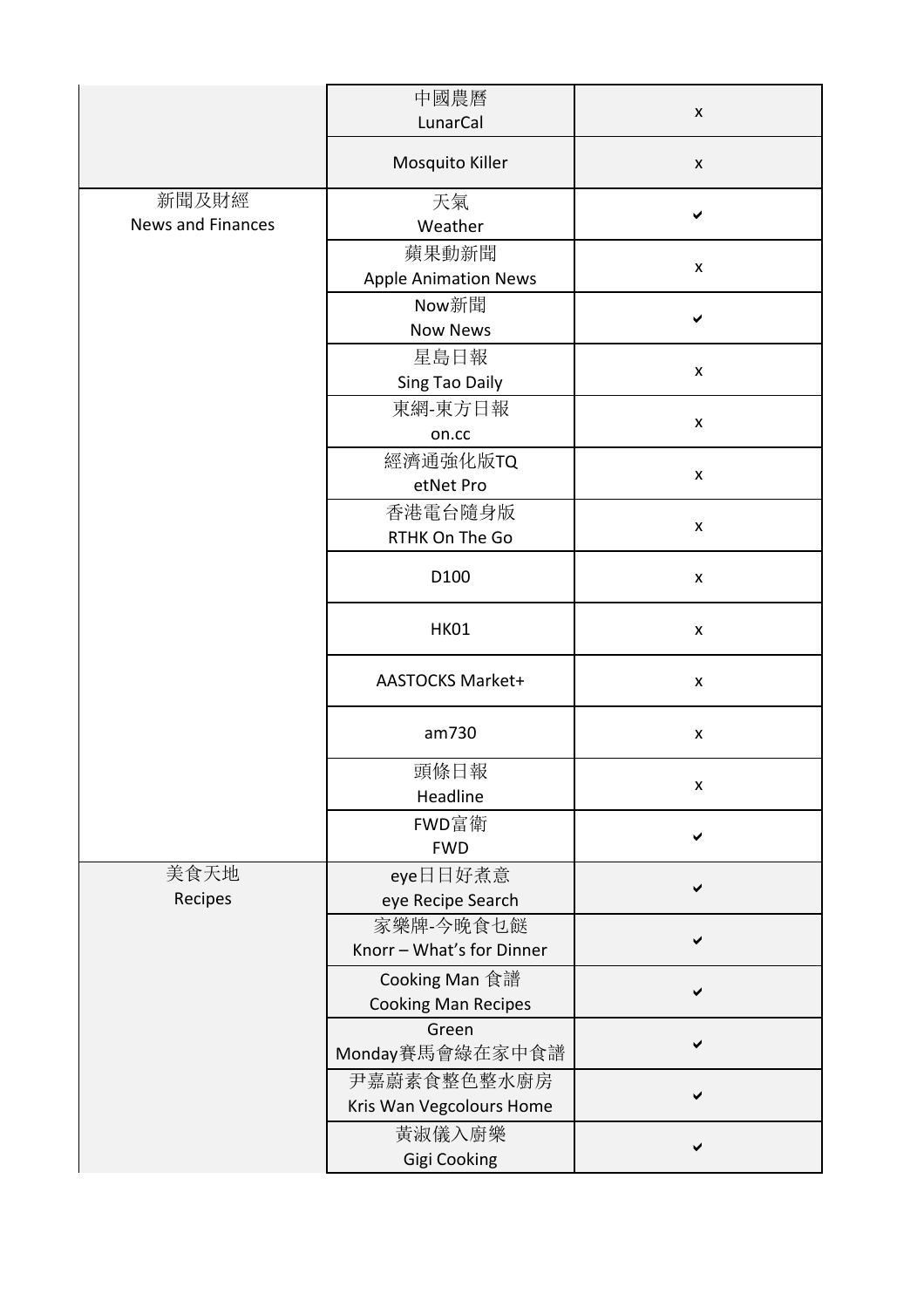|               | 李錦聯3餸1湯                |                    |
|---------------|------------------------|--------------------|
|               | Ben Li's Recipes       |                    |
|               | 煤氣明火食譜                 | ✔                  |
|               | <b>Towngas Recipes</b> |                    |
|               | 味道4語食譜                 | ✓                  |
|               | 4-Lang Recipes         |                    |
|               | 美味DIY                  | $\pmb{\mathsf{X}}$ |
|               | <b>RTHK Recipes</b>    |                    |
|               | 米施洛營養餐單                | ✔                  |
|               | <b>MSL Recipes</b>     |                    |
|               | 兒童餐單                   | ✔                  |
|               | Kid's Recipes          |                    |
| 娛樂            | Now 之選 on eye          |                    |
| Entertainment | Now Picks on eye       | $\pmb{\mathsf{X}}$ |
|               | Now 隨身睇                |                    |
|               | Now Player             |                    |
|               | Now E                  |                    |
|               | Now 體育                 |                    |
|               | Now Sports             | ✔                  |
|               | ViuTV                  |                    |
|               | Viu                    |                    |
|               | 鳳凰視頻<br>Phoenix TV HD  | $\pmb{\mathsf{X}}$ |
|               | oleGoK on eye          | $\pmb{\mathsf{x}}$ |
|               | <b>MOOV</b>            | ✔                  |
|               | facebook               | $\pmb{\mathsf{X}}$ |
|               | YouTube                | $\pmb{\mathsf{X}}$ |
|               | 微博<br>Weibo            | $\pmb{\mathsf{X}}$ |
|               | <b>LINE Card</b>       | $\pmb{\mathsf{X}}$ |
|               | <b>LINE Camera</b>     | $\pmb{\mathsf{X}}$ |
|               | LEGO TV                | $\pmb{\mathsf{X}}$ |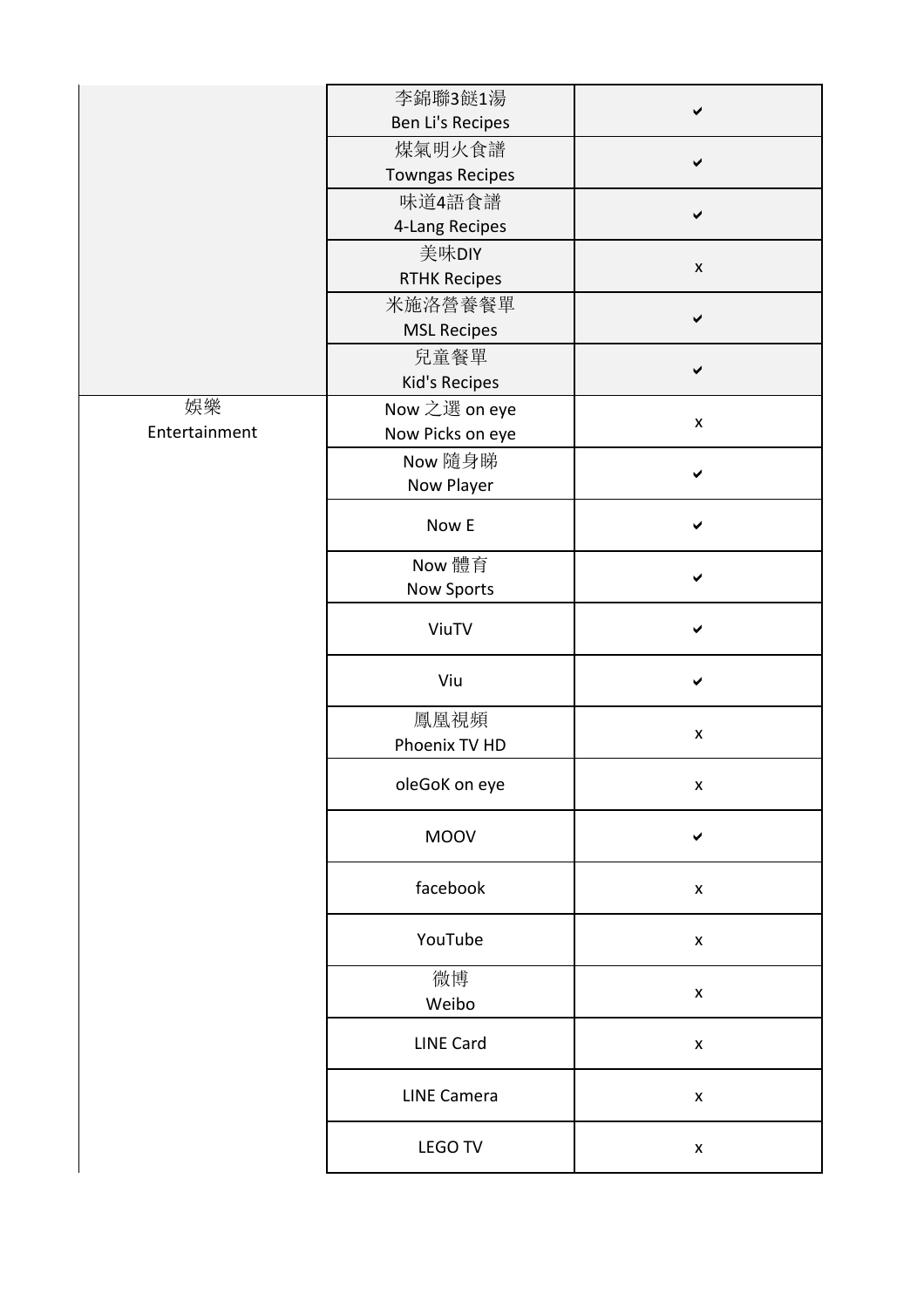|                                     | Hong Kong Movie               | $\pmb{\mathsf{X}}$ |
|-------------------------------------|-------------------------------|--------------------|
| 旅遊及購物<br><b>Travel and Shopping</b> | eye想旅行<br>eye Love Travel     | $\checkmark$       |
|                                     | 淘寶<br>Taobao                  | $\pmb{\mathsf{X}}$ |
|                                     | <b>ZALORA</b>                 | $\pmb{\mathsf{X}}$ |
|                                     | <b>HKTShop</b>                | ✔                  |
|                                     | 著數天地<br>Jetso Corner          | ✔                  |
|                                     | 消委會超市情報<br>Price Watch        | $\pmb{\mathsf{X}}$ |
| 遊戲<br>Games                         | eye Share 愛分享<br>eye Share    |                    |
|                                     | 雀王會館<br>Mahjong               | X                  |
|                                     | 麻雀天下 2<br>Mahjong World 2     | $\pmb{\mathsf{X}}$ |
|                                     | 智活無限<br><b>Brainastic</b>     | $\pmb{\mathsf{X}}$ |
|                                     | 拍拍機大戰<br>Pat Pat Battle       | $\pmb{\mathsf{X}}$ |
|                                     | 飛行棋<br>SuperLudo              | $\pmb{\mathsf{X}}$ |
|                                     | 中國象棋<br><b>Chinese Chess</b>  | X                  |
|                                     | 五子棋<br>Gomoku                 | $\pmb{\mathsf{X}}$ |
|                                     | Zingles - Free                | $\pmb{\mathsf{X}}$ |
|                                     | 四子棋<br>Four In A Line         | $\pmb{\mathsf{X}}$ |
| 服務專區<br>Services                    | eye服務推介<br>eye Recommendation | $\pmb{\mathsf{X}}$ |
|                                     | eye應用教室<br>eye Workshop       |                    |
|                                     | 使用貼士<br><b>User Tips</b>      | ✔                  |
|                                     | My HKT                        |                    |